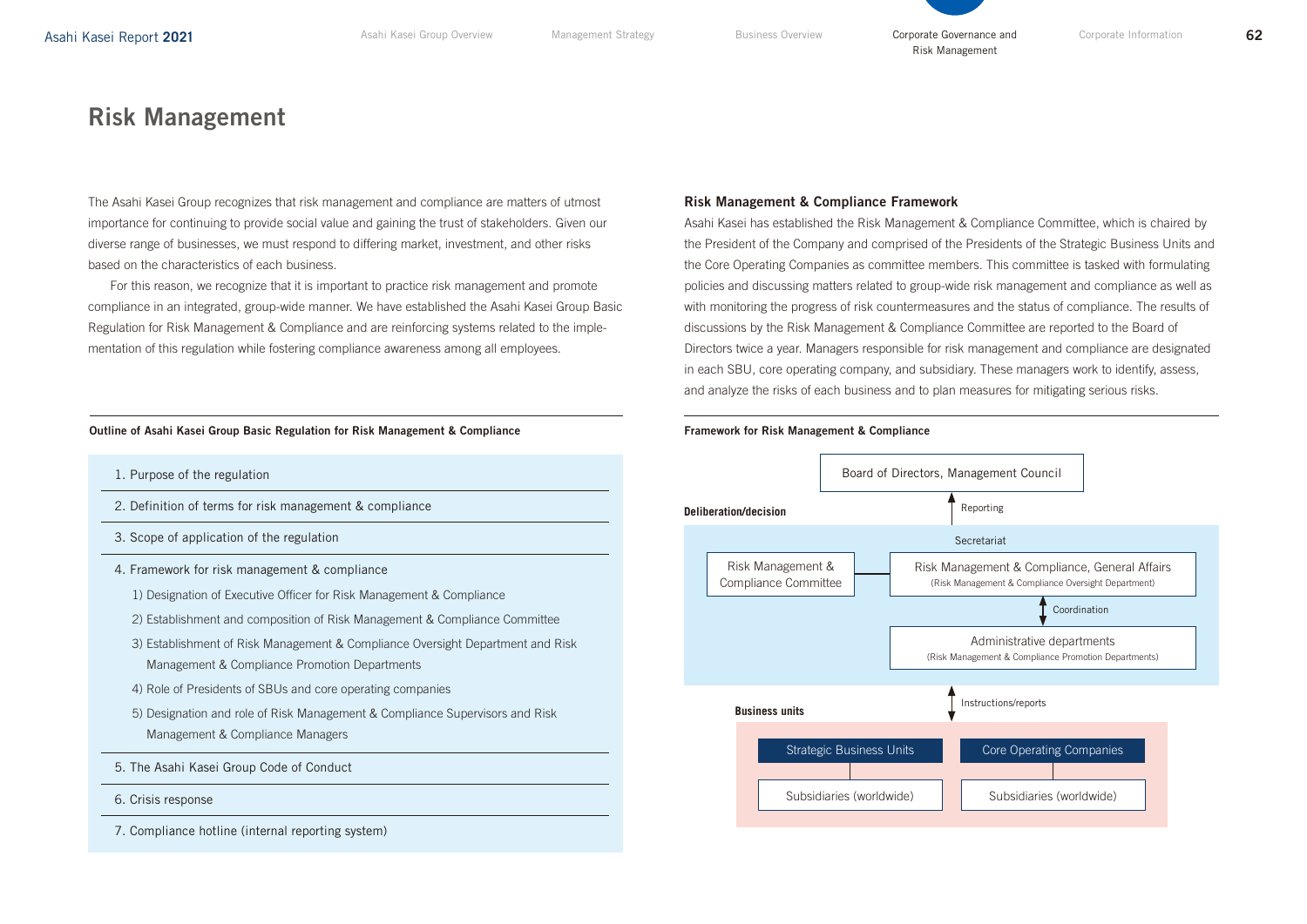

## Business Risks for the Asahi Kasei Group

The major business risks with the potential to impact the performance of the Asahi Kasei Group include the following. Countermeasures are implemented to mitigate risks based on their characteristics and the potential extent of their damage.

## Group-wide Risks

| Performance-Related Risks                                                                                                                 | <b>Principal Attributes</b>                                                                                                                                                                                                                                                                                                                                                                                                                                                                                                                                                                                                                                                        | <b>Primary Countermeasures</b>                                                                                                                                                                                                                                                                                                                                                                                                                                                                         |
|-------------------------------------------------------------------------------------------------------------------------------------------|------------------------------------------------------------------------------------------------------------------------------------------------------------------------------------------------------------------------------------------------------------------------------------------------------------------------------------------------------------------------------------------------------------------------------------------------------------------------------------------------------------------------------------------------------------------------------------------------------------------------------------------------------------------------------------|--------------------------------------------------------------------------------------------------------------------------------------------------------------------------------------------------------------------------------------------------------------------------------------------------------------------------------------------------------------------------------------------------------------------------------------------------------------------------------------------------------|
| <b>Risks Related to</b><br>Climate Change<br>Information regarding disclo-<br>sure based on the recommen-<br>dations of the TCFD ▶ P27-28 | The risk of production being impacted by global climate change and of increased costs being incurred due to stricter<br>regulations or government policy changes as described by the TCFD                                                                                                                                                                                                                                                                                                                                                                                                                                                                                          | Tracking and responding to risks based on annual, individual business-level analyses and<br>examinations of risks and opportunities                                                                                                                                                                                                                                                                                                                                                                    |
| Risks Related to the<br>COVID-19 Pandemic                                                                                                 | The risk of restrictions on business activity and the risk of volatility in demand for products amid uncertainty over the<br>outlook with respect to the extent and duration of the COVID-19 pandemic's effect on economic activity                                                                                                                                                                                                                                                                                                                                                                                                                                                | • Utilizing IT tools and other methods for performing tasks online<br>• Monitoring of demand trends and effective inventory management to ensure stable<br>supplies of products                                                                                                                                                                                                                                                                                                                        |
| Risks Related to<br><b>Global Supply Chains</b>                                                                                           | The risk of supply chains being disrupted in any business due to a need to avoid transactions with given suppliers or<br>incapacitation of suppliers as a result of natural disasters, industrial accidents, human rights violations, conflicts, or<br>business failures occurring anywhere in the world                                                                                                                                                                                                                                                                                                                                                                           | • Assessing and auditing risks when selecting suppliers and monitoring suppliers and buyers<br>• Diversifying raw material procurement routes for major businesses and products and<br>securing appropriate inventory levels                                                                                                                                                                                                                                                                           |
| Risks Related to Trade<br>and Economic<br><b>Sanctions</b>                                                                                | Trade:<br>• The risk of inability to collect payments, delay or suspension of business activity, or deterioration of business perfor-<br>mance due to increased tariffs, delay in or noncompletion of customs clearance, or delay in or noncompletion of<br>fund settlement as a result of binational or multinational agreements, changes in frameworks, or new regulations<br>regarding international trade or fund settlement<br>• The risk of the prices of internal transactions between Group companies being judged to be inappropriate by tax<br>authorities and the risk of double or additional taxation due to unfavorable progress in discussions with tax authorities | • Engaging in prior discussions with authorities and implementing appropriate measures<br>based on up-to-date understanding of regulatory environment<br>• Setting independent prices for highly material inter-company transactions between Group<br>companies based on international transfer-price tax regulations by using pre-confirmation<br>systems and opinions of external experts<br>• Carefully screening transactions using external customer screening systems to respond to<br>sanctions |
|                                                                                                                                           | Economic sanctions and other regulations:<br>The risk of transactions with or investments in overseas companies or other business activity being impacted by<br>changes in binational or multinational trade conditions as a result of economic sanctions, export control regulations,<br>or stricter regulations on direct overseas investments implemented from an economic security perspective in Japan or<br>another country                                                                                                                                                                                                                                                  |                                                                                                                                                                                                                                                                                                                                                                                                                                                                                                        |
| <b>Risks Related to</b><br><b>Business</b><br>Competitiveness                                                                             | The risk of businesses losing competitiveness as a result of other companies using similar products or technologies to<br>eliminate differentiation; intensified competition due to the entry of new competitors; changes in industrial structures<br>due to rapid progress in digital technologies, decarbonization technologies, or other technologies, or sudden changes<br>in demand structures or market structures                                                                                                                                                                                                                                                           | Examining the competitiveness of competing products and examining timely, accurate<br>forecasts of changes in industrial structures, and then continuously differentiating products<br>and services, establishing business models that are difficult to imitate, and using intellectual<br>property to build high barriers to entry                                                                                                                                                                    |
| <b>Risks Related to M&amp;A</b>                                                                                                           | The risk of incurring impairment of goodwill or other intangible assets if initially expected investment benefits are not<br>realized, if the performance of a joint venture deteriorates, or if business integration with an acquired company is delayed                                                                                                                                                                                                                                                                                                                                                                                                                          | Exercising due diligence with respect to companies being considered for acquisition and<br>carefully verifying business integration plans after acquisitions                                                                                                                                                                                                                                                                                                                                           |